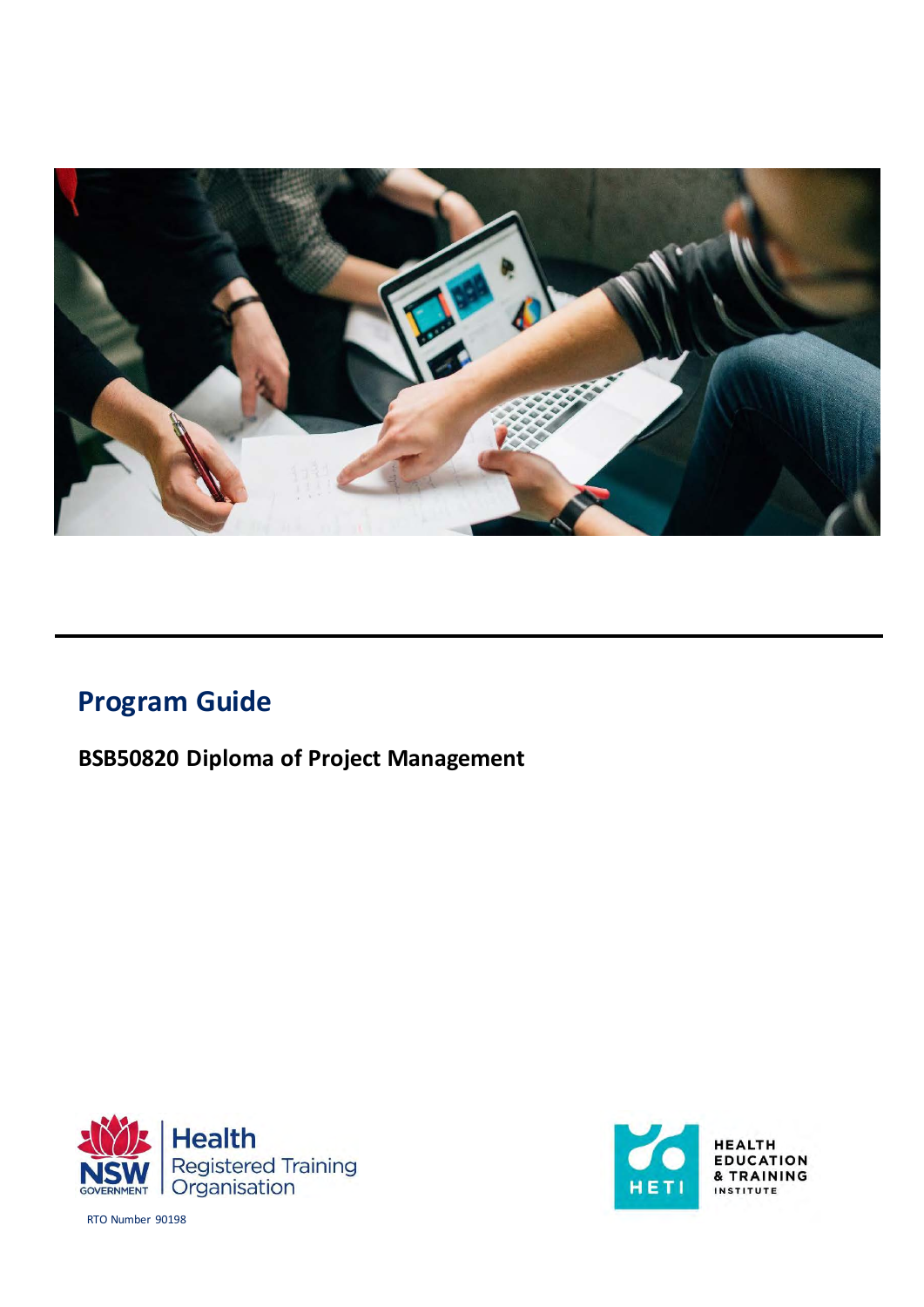© NSW Ministry of Health - v1.0 July 2019, v2.0 August 2020

This work is copyright. It may be reproduced in whole or in part for study training purposes subject to the inclusion of an acknowledgement of the source. It may not be reproduced for commercial usage or sale. Reproduction for purposes other than those indicated above, requires written permission from the NSW Ministry of Health.

V 2.2 Published May 2021 by SLHD CEWD

#### **Delivery Site Address**

**Centre for Education and Workforce Development**  Rozelle Campus Building 301 Cnr Cecily and Balmain Road Lilyfield 2040

#### **Delivery Site Administration Office:**

Course Coordinator: Linda Ramsbottom Phone: (02) 8755 3513 Mobile: 0434 601 247 Fax: (02) 8755 3510 Email: [linda.ramsbottom@health.nsw.gov.au](mailto:linda.ramsbottom@health.nsw.gov.au) Intranet: http://www.slhd.nsw.gov.au/cewd/default.html Internet: [http://www.health.nsw.gov.au](http://www.health.nsw.gov.au/)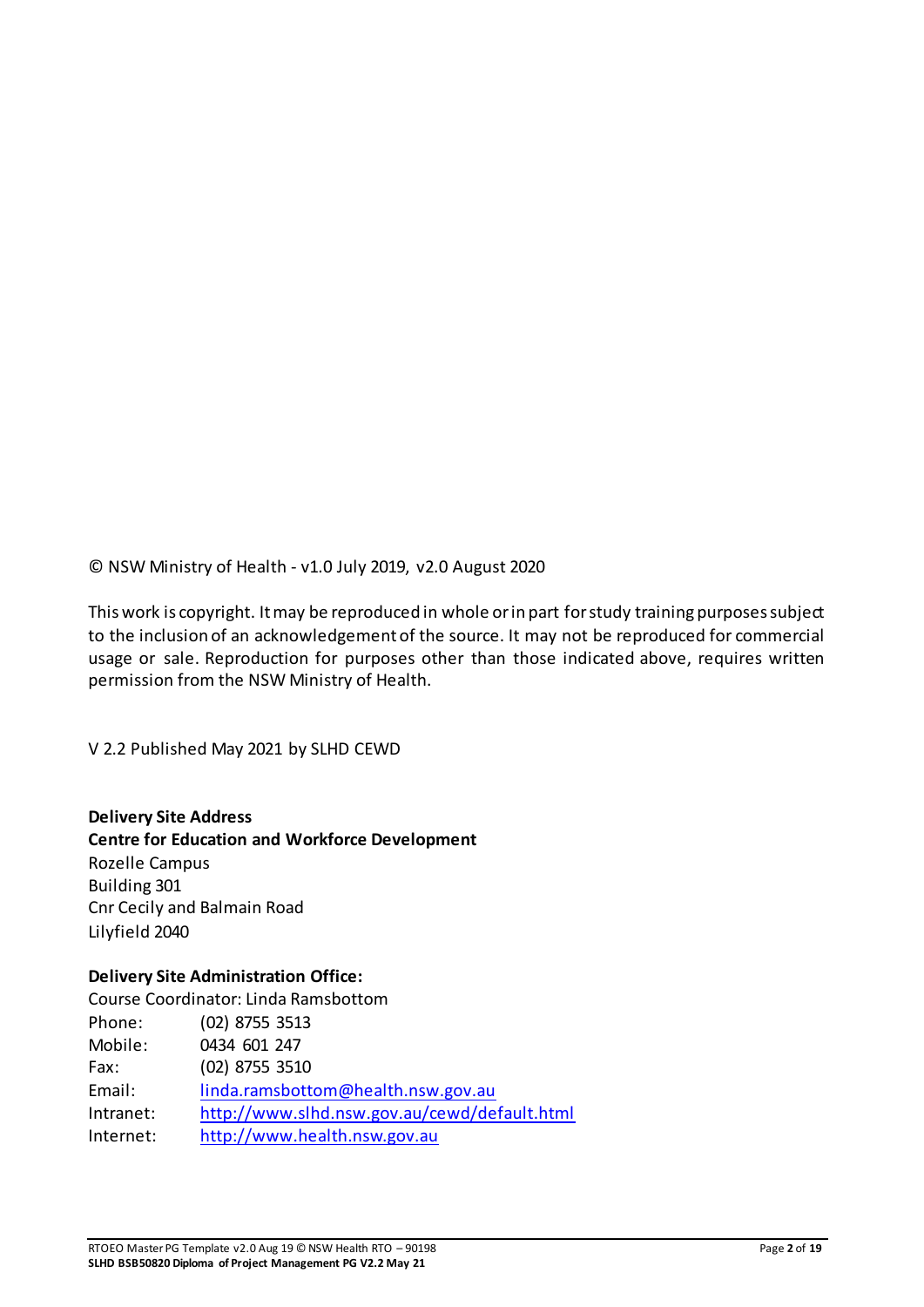# **Table of Contents**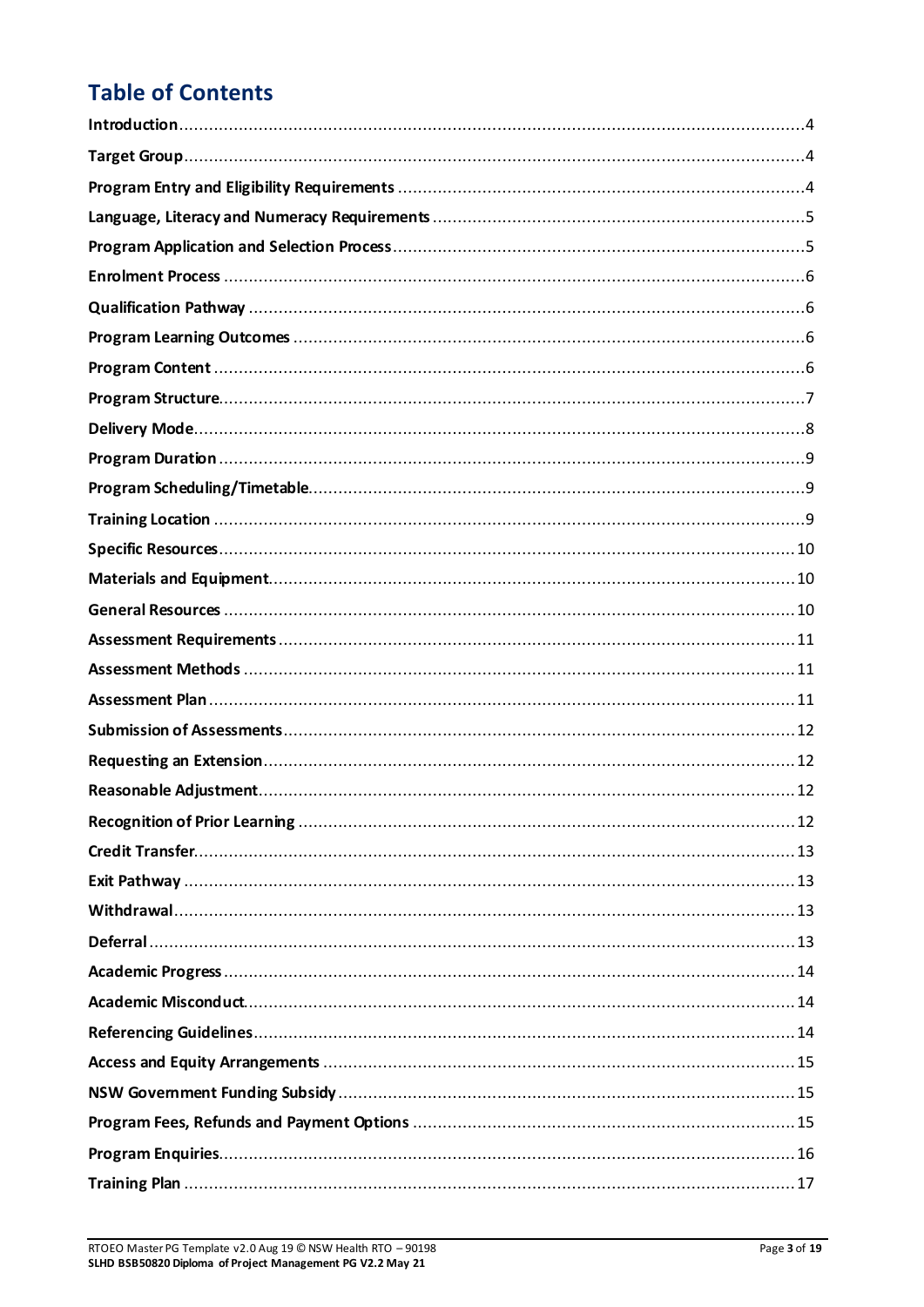### <span id="page-3-0"></span>**Introduction**

Welcome to the BSB50820 Diploma of Project Management delivered by Centre for Education and Workforce Development, Sydney Local Health District.

This program has been designed to provide you with the opportunities to develop and enhance your project management skills. The purpose of this document is to provide you with information about how the BSB50820 Diploma of Project Management program is structured, how it will benefit you and how you can meet the expectations of the Program to attain the BSB50820 Diploma of Project Management.

This qualification reflects the role of individuals who apply project management skills and knowledge in a variety of contexts, across a number of industry sectors. The job roles that relate to this qualification may include Project Manager and Project Team Leader.

Individuals in these roles have project leadership and management roles and are responsible for achieving project objectives. They possess a sound theoretical knowledge base and use a range of specialised, technical and managerial competencies to initiate, plan, execute and evaluate their own work and/or the work of others.

For further information, prospective students should refer to the NSW Health RTO Student Handbook, which can be found by following this link: [https://www.slhd.nsw.gov.au/services/rto/students\\_policies.html](https://www.slhd.nsw.gov.au/services/rto/students_policies.html)

# <span id="page-3-1"></span>**Target Group**

The Diploma of Project Management is targeted at experienced employees who are working in a wide range of contexts within health project leadership and management roles and are responsible for achieving project objectives within their role.

Target audience for this qualification are in positions where change management (project) activities are undertaken on a regular basis.

Students may have existing qualifications and technical skills in any given vocation or profession but require the recognition and extra skills in project management functions. Students would use their skills to initiate, plan, execute and evaluate their work and/or the work of others.

Examples of the job roles within health suitable for this qualification include Managers, Team Leaders, Project Managers and/or Senior Clinicians.

# <span id="page-3-2"></span>**Program Entry and Eligibility Requirements**

Students must meet the following Program entry and eligibility requirements: **General** 

- 1. Ability to commit the required time to attend training and for independent study and assessment
- 2. Be employees of NSW Health who are involved in leading or managing projects and are responsible for achieving project objectives within NSW Health.
- 3. Have a good command of written and spoken English along with high school level mathematical skills. a. All candidates will undergo LLN testing as part of the course orientation
- 4. Have a sound knowledge of computer applications such as Microsoft Excel and Word.
- **5. Complete an Expression of Interest (EOI) form as part of the application process.** 
	- a. The submission will be reviewed and candidate will be interviewed prior to acceptance into the program
- 6. Have the support of their sponsor/manager, and agreement for relevant workplace arrangements to enable the student to successfully meet the requirements of the project and the qualification.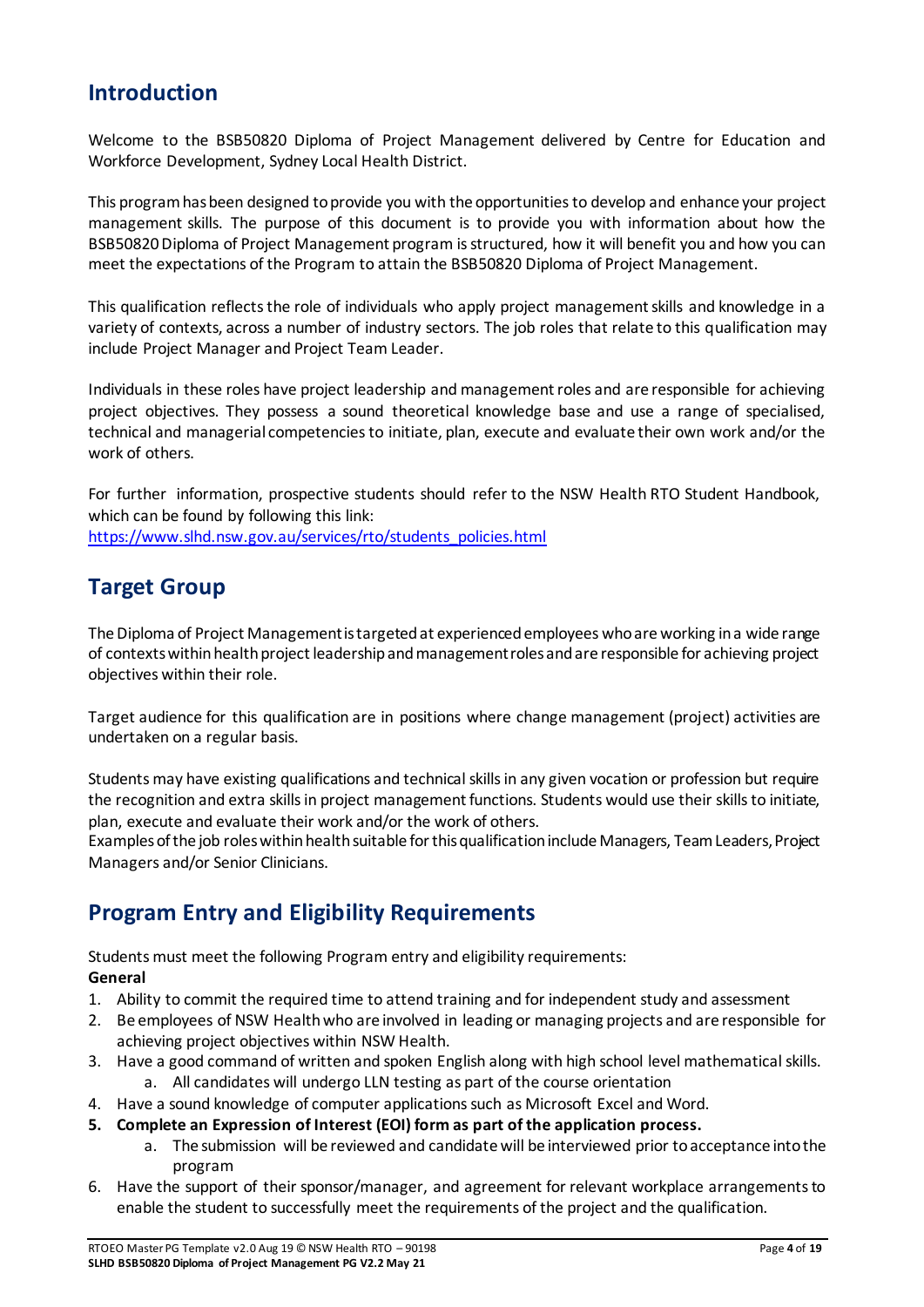#### **Project**

- 7. **All applicants of the program must have responsibility as project lead/manager for a 'significant' workplace project throughout the duration of the course.**
	- a. 'Significant' workplace projects have a budget, require engagement of multiple stakeholders both internal and external to the department/ organisation and will provide a significant benefit to health service delivery.
- 8. Candidates must be responsible for project management of a workplace project that meets the following criteria:
	- a. Project is authorised and supported by the applicant's line manager and/or director
	- b. Project must have a sponsor with appropriate authority for resourcing
	- c. Project is deemed by course coordinator to be of sufficient complexity to enable assessment
	- d. Project is linked to organisation and departmental strategic objectives
	- e. Project is necessary for workplace change
	- f. Project will commence along with the qualification and complete or meet major milestone before the end of the program
	- g. Project involves stakeholders external to student's department and professional group

Projects that have already commenced and are beyond the design phase are not suitable for inclusion into the program. It is imperative that applicants demonstrate application of theory to practice on the identified project/s throughout all phases of the project to enable assessment of all aspects of project management activities in a practical workplace setting.

# <span id="page-4-0"></span>**Language, Literacy and Numeracy Requirements**

All NSW Health RTO programs require you to meet minimum English language levels before you enrol. To get the most from your program, you should be able to read online material and textbooks, complete written assignments and conduct research independently. Your study will include online assessments, text-based discussions and collaboration.

Some programs require prospective students to complete an LLN assessment to determine if they have the required LLN skills to participate in the program. Where the student is deemed not to have the required level of LLN skills, NSW Health RTO will plan a program of support to enable the student to develop the required levels of skills prior to enrolling in the program or refer the student to an external provider to develop these skills.

Students are also required to have a sound knowledge of computer applications such as Microsoft Excel.

# <span id="page-4-1"></span>**Program Application and Selection Process**

#### **Application**

All candidates must apply for this course by completing an expression of interest form including approval of their line manager. This form can be found at:

<https://www.slhd.nsw.gov.au/cewd/course-qualifications.html>

Applicants external to SLHD need to review the information on the CEWD webpage regarding external applicants[: https://www.slhd.nsw.gov.au/cewd/external-applicants.html](https://www.slhd.nsw.gov.au/cewd/external-applicants.html)

It is preferred that applicants have completed the following courses or can demonstrate similar experience, prior to commencing the course. This will be discussed at the interview.:

- Project Management in a Nutshell (My Health Learning 40017593)
- Introduction to Project Management (92252614) or Fundamentals of project management
- Accelerating Implementation Methodology [AIM] (213401914)

Note these courses are available through My Health Learning, for those candidates without access to My Health Learning (MHL) please contact the Course coordinator.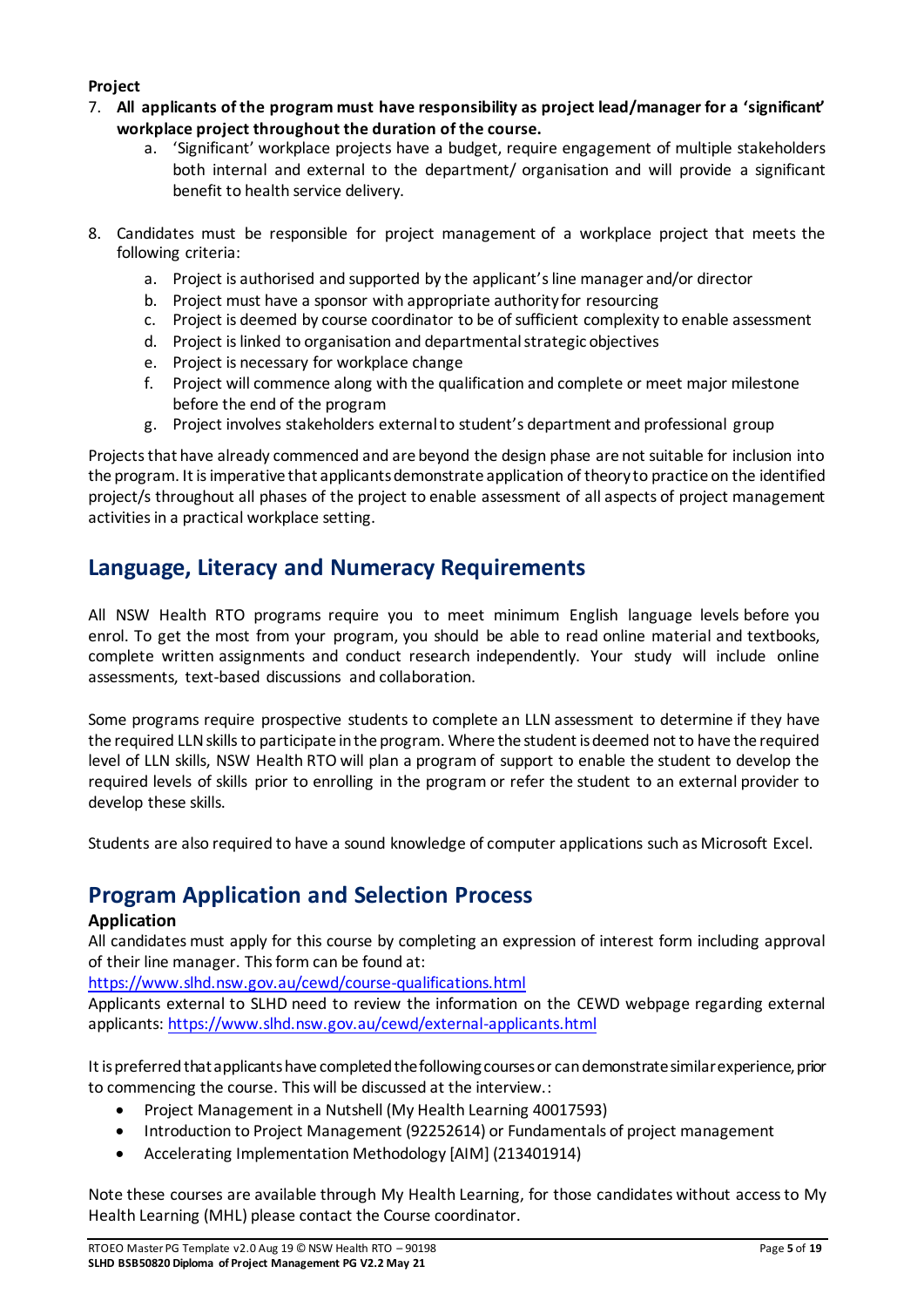#### **Candidate interview**

All candidate will be contacted by the course coordinator for an interview via Video Conference, to discuss their application and proposed project for assessment to determine suitability for the program.

### <span id="page-5-0"></span>**Enrolment Process**

Successful applicants will be required to complete the following NSW Health RTO enrolment requirements before program commencement:

- 1. Unique Student Identifier
- 2. AVETMISS
- 3. RTO Participant Declaration
- 4. RTO Enrolment Data Collection Form
- 5. Any other related forms specific to the program

The delivery site administration office will contact the successful applicants with guidelines on how to complete these requirements.

# <span id="page-5-1"></span>**Qualification Pathway**

After achieving this qualification, students may undertake other qualifications in the Project Management pathway including: BSB61215 Advanced Diploma of program management or BSB80415 Graduate Diploma of Portfolio Management.

### <span id="page-5-2"></span>**Program Learning Outcomes**

At the end of this program, you will have the knowledge and skills to:

- 1. Manage the core functions of a project: scope, time, quality, cost, human resource
- 2. Engage effectively with project stakeholders
- 3. Manage project information and communication
- 4. Monitor, record and manage project risk
- 5. Manage project governance models
- 6. Integrate and govern the project functions for successful implementation
- 7. Establish and maintain relationships with vendors of goods and services
- 8. Understand how to lead, plan, communicate and navigate change.

### <span id="page-5-3"></span>**Program Content**

The program content consists of the following: **Total number of units = 12, 8 core units plus, 4 elective units** 

All elective Units are selected from the elective units available within this qualification. The unit BSBPMG522 or BSBPMG430 Undertake project work cannot be included in this qualification.

Elective units selected are relevant to the work outcome, delivery site requirements and the qualification level. All elective units have been chosen from the list of elective units of competence in the qualification packaging rules. Electives for this qualification have been chosen to ensure that Students achieve a wellbalanced knowledge and skill set in a range of business areas.

As an enterprise-based RTO, NSW Health RTO ensures that its approach to delivery and assessment is informed by the wide range of stakeholders within NSW Health.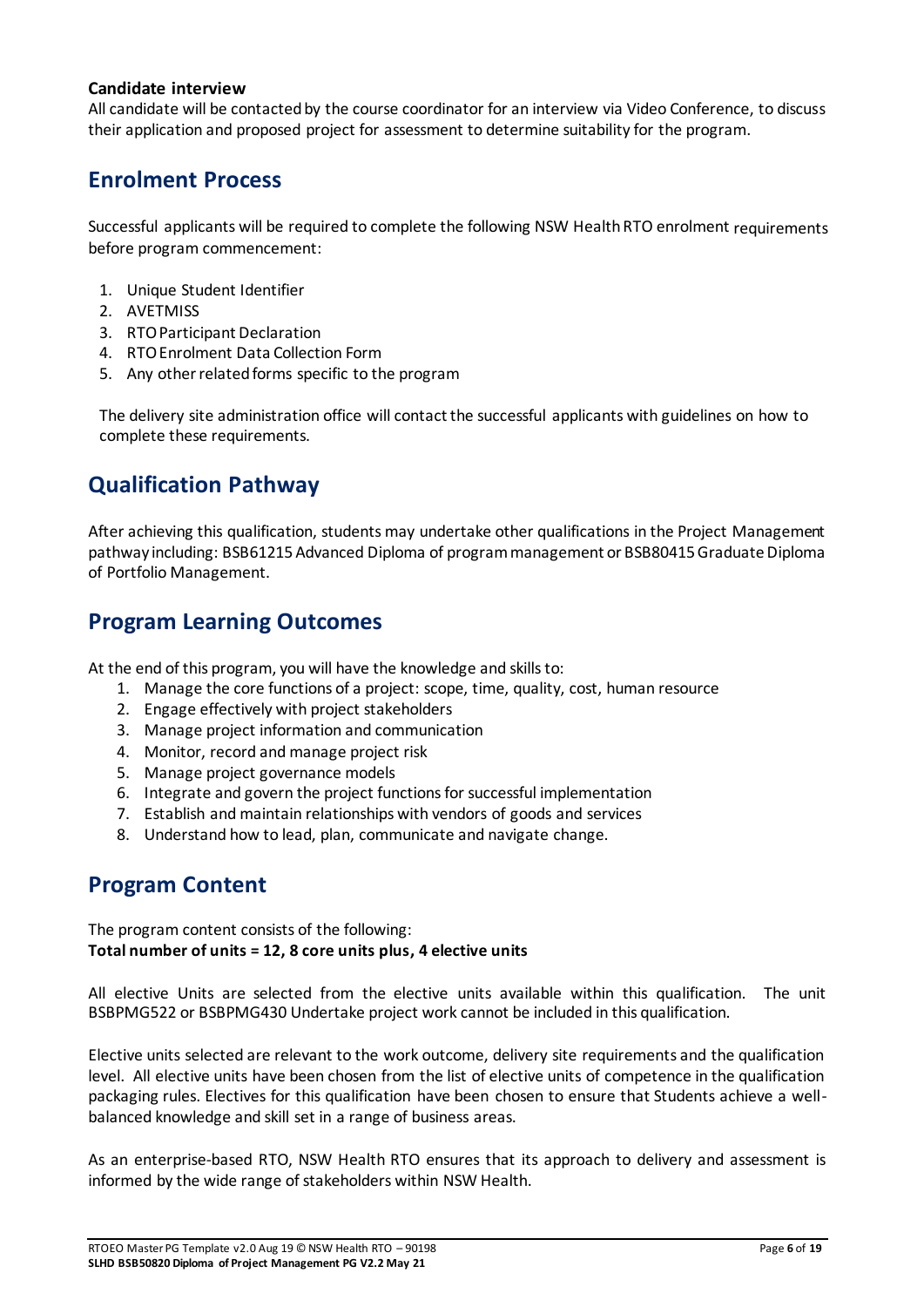Students must select one of the two electives and inform the course coordinator of this choice prior to the course commencement:

| <b>Unit Code</b> | <b>Unit Title</b>                            | <b>Core/Elective</b> |      |  |  |  |  |
|------------------|----------------------------------------------|----------------------|------|--|--|--|--|
| BSBPMG530        | Manage project scope                         | Core                 |      |  |  |  |  |
| BSBPMG531        | Manage project time                          |                      | Core |  |  |  |  |
| BSBPMG532        | Manage project quality                       |                      | Core |  |  |  |  |
| BSBPMG533        | Manage project cost                          |                      | Core |  |  |  |  |
| BSBPMG534        | Manage project human resources               |                      |      |  |  |  |  |
| BSBPMG535        | Manage project information and communication | Core                 |      |  |  |  |  |
| BSBPMG536        | Manage project risk                          | Core                 |      |  |  |  |  |
| BSBPMG540        | Manage project integration                   | Core                 |      |  |  |  |  |
| BSBPMG538        | Manage project stakeholder engagement        | Elective             |      |  |  |  |  |
| BSBPMG539        | Manage project governance                    | Elective             |      |  |  |  |  |
| PSPGEN056        | Facilitate change                            | Elective             |      |  |  |  |  |
| BSBPMG537        | Manage project procurement                   | Elective option      |      |  |  |  |  |
| BSBCMM511        | Communicate with influence                   | Elective option      |      |  |  |  |  |

BSBPMG537 Manage project procurement, or BSBCMM511 Communicate with influence

If you have completed any of these programs previously through NSW Health or another RTO, please contact the Program Coordinators to establish whether you are eligible to apply for credit transfer or recognition of prior learning.

### <span id="page-6-0"></span>**Program Structure**

Students have the option to select either BSBPMG537 Manage project procurement OR BSBCMM511 Communicate with influence, to make up the 12 required units of competence.

Students will have responsibility for a significant workplace project, this will include participating and chairing meetings, writing reports, and managing a project team. Students will participate in coaching and mentoring sessions during workshops and following formal workshops via videoconferencing. Workplace visits may be included if COVID restrictions allow but are not required. Students will participate in online chats and forums using Moodle and videoconferencing. Students will be assigned to study groups for the course duration.

#### **Video-conference and face-to-face (F2F) workshops**

These workshops are designed to help enhance knowledge and skills in relation to the unit/s of competency covered under this qualification. Throughout the course there will be group mentoring sessions held within the workshops. This will enable students to share their knowledge and expertise with other students. It also provides students with the opportunity to network with students working on a variety of different projects. Refer to schedule.

It is expected that you will complete all assessment workbooks outside of the workshops. This will require a substantial time commitment from you.

#### **Online Delivery**

The workshops are supported by an online platform ESP (Moodle) providing both a virtual space where training materials are available to the students at call and a community of practice (Mahara), where students may share their knowledge and expertise with other students.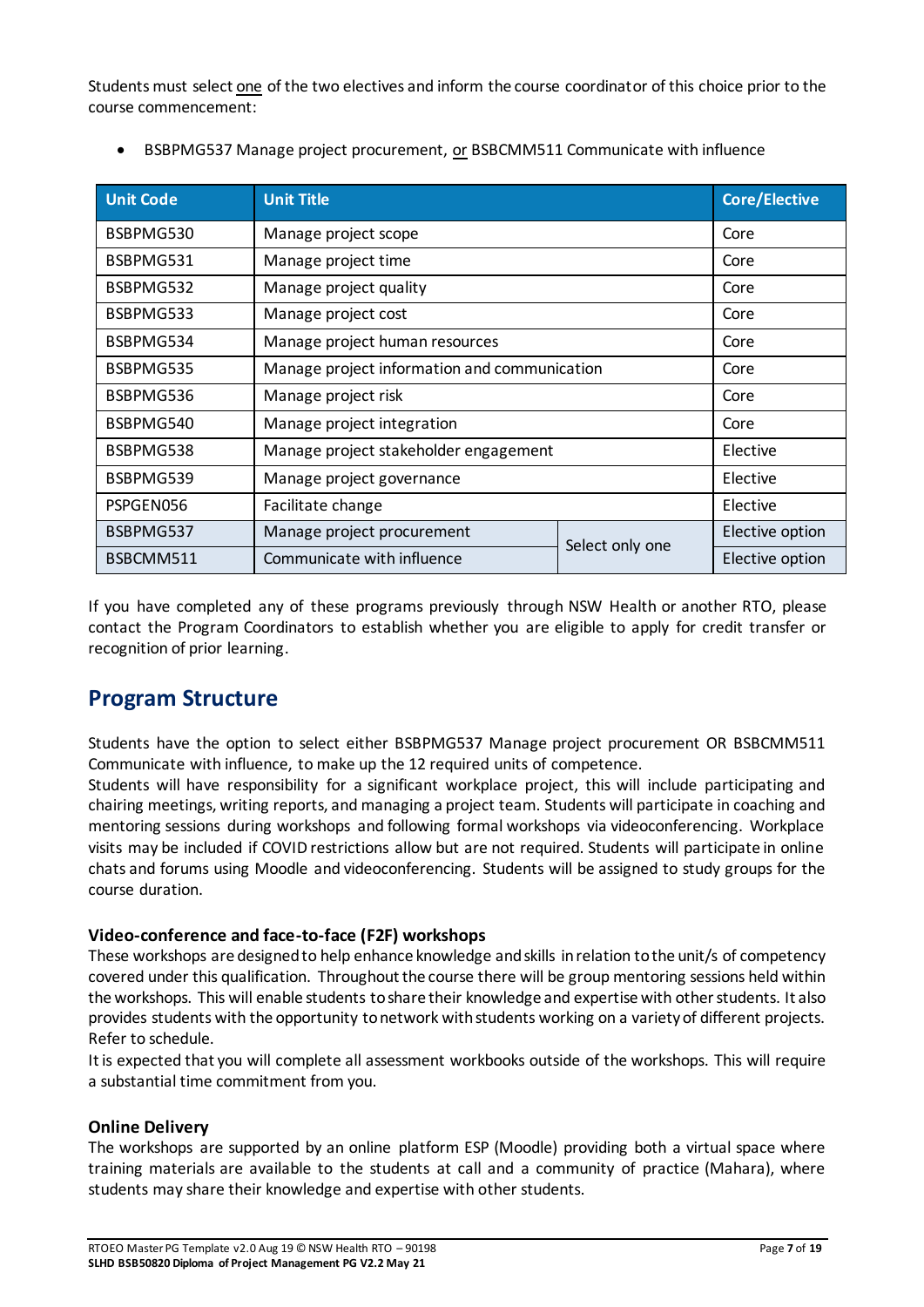#### **Coaching**

There will be coaching sessions throughout the course which will support students through their learning journey and provide guidance with their workplace project and assessments. Coaching sessions will be held via video-conference, in the student's workplace or at CEWD Rozelle campus. The schedule of these sessions will be developed in consultation with the student group to ensure maximum student engagement.

#### **Workplace-based Project**

To demonstrate competence, applicants will be required to complete all assessment workbooks in addition to managing a significant workplace project.

### <span id="page-7-0"></span>**Delivery Mode**

This program uses a 'flipped classroom methodology' where blended learning combines online and selfdirected learning with effective masterclass workshop activities. Students must engage with the SLHD Education Support Portal (ESP) Moodle platform to access materials to prepare for workshops. The ESP is employed as a collaborative tool for interaction with other students for small group activities both in workshops and in the virtual learning environment.

This qualification is delivered by a combination of internal, work-based and external delivery. Coaching sessions will be held via videoconferencing or if possible F2F in the students place of work or at the CEWD Rozelle campus. Students will participate in study groups using videoconferencing and the SLHD ESP for online forums and discussion. All project management activities conducted in the workplace will inform the workplace learning activities.

**Internal delivery** There will be eleven (11) workshop sessions; the first and last workshop are planned to be held at the CEWD Rozelle Campus and nine (9) virtual workshops will be delivered via videoconferencing. The first workshop will include orientation to the course and delivery site requirements in addition to a unit of competency. These plans are subject to COVID-19 restrictions. These workshops are designed to help enhance knowledge and skills in relation to the unit/s of competency covered under this qualification.

**Group Mentoring** Throughout the course there will be group mentoring sessions held in the workshops. This will enable students to share their knowledge and expertise with other students. It also provides students with the opportunity to network with students working on a variety of different projects. Refer to schedule.

**Online Delivery** The workshops are supported by an online platform ESP (Moodle) providing both a community of practice, where students may share their knowledge and expertise with other students; and a virtual space where training materials are available to the students at call, and assessments can be submitted.

**Coaching** Students are offered both individual and small group coaching sessions throughout the course which will support students through their learning journey providing guidance with their workplace project and assessments. Coaching sessions will be held via videoconferencing or if possible F2F in the student's workplace or at CEWD Rozelle campus. The schedule of these sessions will be developed in consultation with the student group to ensure maximum student engagement.

**Workplace based learning** Students in the Diploma of Project Management must have responsibility for managing a significant workplace project change initiative. They must hold a team leader or project manager role in this project in order to put into practice the skills and theories learnt in the workshops and to inform their assessments.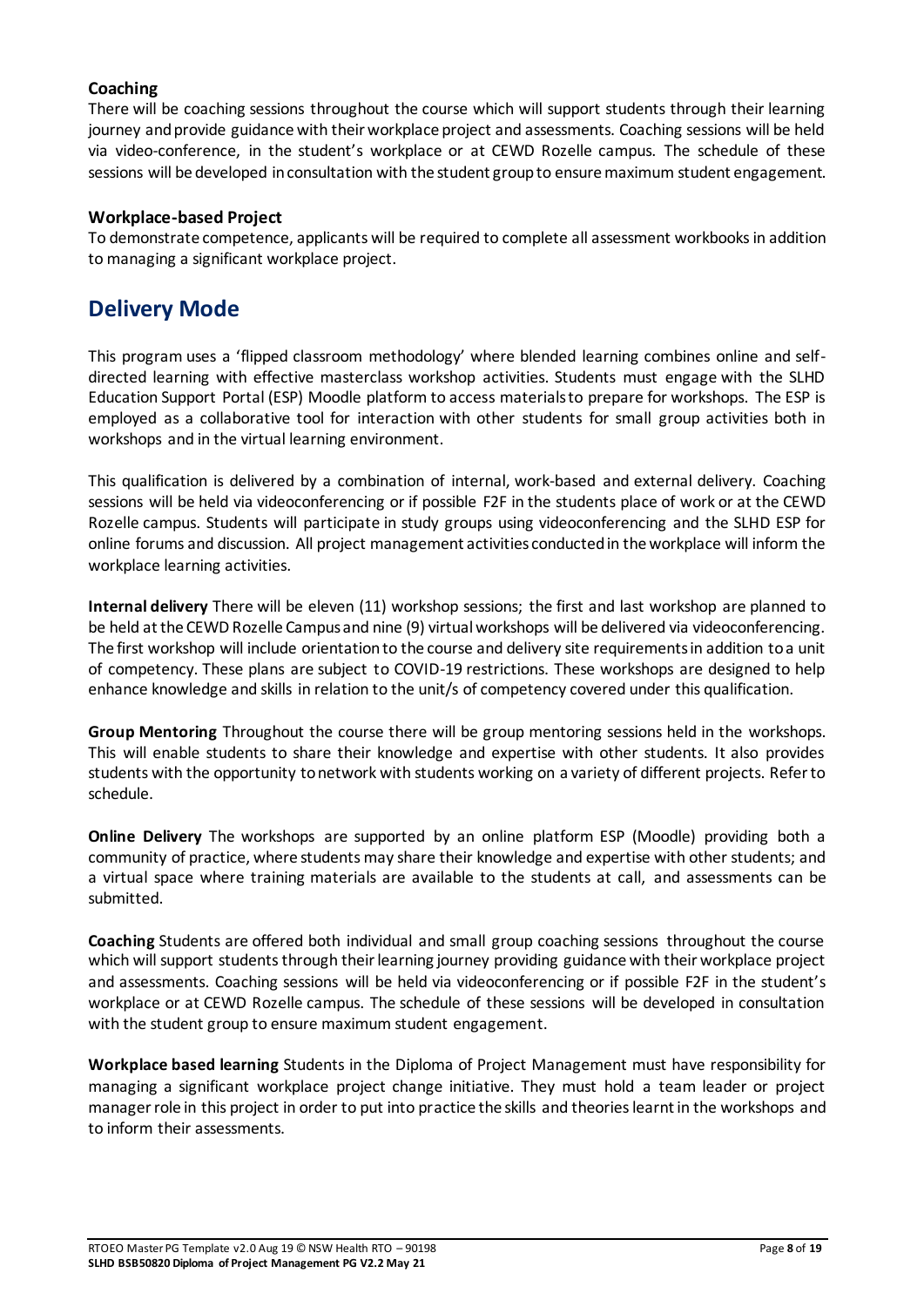# <span id="page-8-0"></span>**Program Duration**

This program is delivered over a twelve-month period, commencing on 10 June 2021 and finishing on 30 June 2022.

During this period students will:

- Attend:
	- 1 x Orientation session F2F
	- 10 x masterclass workshops, 9 via videoconferencing
- Undertake:
	- Management of a significant workplace project
	- Workplace activities as outlined in the Student Assessment Workbooks.
	- Undertake a range of self-directed learning such as pre-reading of learning materials, research, undertaking online
	- This is estimated to be a minimum of eight (8) hours of personal study time per week, with some of these activities being able to be undertaken as part of daily work activities.
- Complete and submit all assessment requirements by the due dates

### <span id="page-8-1"></span>**Program Scheduling/Timetable**

|         | <b>UOC Code and Title</b>                                  | <b>Workshop</b><br><b>No</b> | <b>Workshop</b><br>Date/s |
|---------|------------------------------------------------------------|------------------------------|---------------------------|
| Rozelle | Program Orientation & BSBPMG540 Manage project integration | 1                            | 10 Jun 21                 |
| Zoom    | BSBPMG540 Manage project integration                       | $\overline{2}$               | 5 Jul 21                  |
| Zoom    | PSPGEN056 Facilitate change                                | $\overline{2}$               | 5 Jul 21                  |
| Zoom    | BSBPMG539 Manage project governance                        | 3                            | 16 Jul 21                 |
| Zoom    | BSBPMG538 Manage project stakeholder engagement            | 4                            | 19 Jul 21                 |
| Zoom    | BSBPMG535 Manage project information and communication     | 5                            | 30 Jul 21                 |
| Zoom    | BSBCMM511 Communicate with influence                       | 5                            | 30 Jul 21                 |
| Zoom    | BSBPMG536 Manage project risk                              | 6                            | 2 Aug 21                  |
| Zoom    | <b>BSBPMG530 Manage project scope</b>                      | 6                            | 2 Aug 21                  |
| Zoom    | BSBPMG531 Manage project time                              | 7                            | 3 Sept 21                 |
| Zoom    | BSBPMG533 Manage project cost                              | 8                            | 6 Sept 21                 |
| Zoom    | BSBPMG537 Manage project procurement                       | 8                            | 6 Sept 21                 |
| Zoom    | <b>BSBPMG532 Manage project quality</b>                    | 9                            | 8 Oct 21                  |
| Rozelle | BSBPMG534 Manage project human resources                   | 10                           | 11 Oct 21                 |

# <span id="page-8-2"></span>**Training Location**

#### **Sydney Local Health District**

Centre for Education and Workforce Development (CEWD) Address: Building 301, Entrance Gate A Corner Balmain Road and Cecily Street LILYFIELD NSW 2040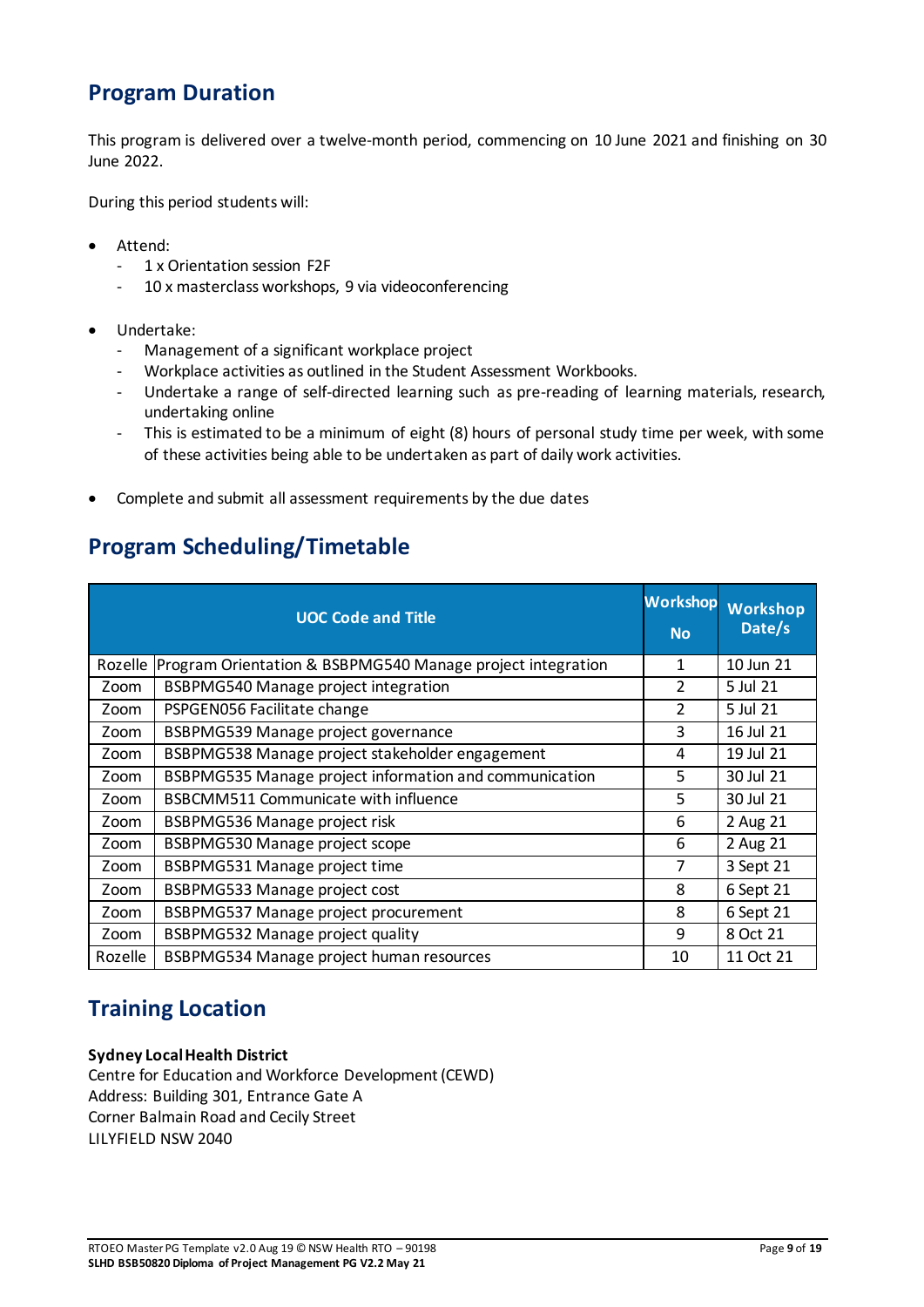# <span id="page-9-0"></span>**Specific Resources**

Students will be provided with electronic copies of all assessment workbooks including all templates required for course completion. All course materials will be available via the SLHD ESP Online platform. User access information will be provided to students after course enrolment.

Students will be provided with the following resource:

**Pearson, N., Larson, E., & Gray, C. (2019).** *Project Management in Practice* **(2nd ed.). Sydney, NSW, Australia: McGraw Hill.** 

# <span id="page-9-1"></span>**Materials and Equipment**

Training room facilities are located at SLHD CEWD, Rozelle. Professional services are provided for all learners including computer access and internet access as and when required.

**It is essential that students have access to the following equipment to participate in this course:** 

- Reliable internet access
- Personal access to a computer workstation (laptop/PC/Mac) with
	- o Video camera
	- o Audio in/out (speakers & microphone or headset with microphone)

Students will need to read widely drawing from other texts and online resources to support their learning and complete assessment activities.

### <span id="page-9-2"></span>**General Resources**

The following websites may be useful for students as reference materials:

#### **Videoconferencing**

Working virtually (in ESP) - this resource includes materials to support your access to virtual environments including using video-conferencing. Contact

<https://education-support.sswahs.nsw.gov.au/moodle/course/view.php?id=904>

#### **General Project Management**

- [http://pmstudycircle.com](http://pmstudycircle.com/)
- <http://www.successfulprojects.com/PM-Topics>
- <http://www.utas.edu.au/project-management-methodology>
- <http://www.project-management-basics.com/index.shtml>
- [https://www.projectsmart.co.uk](https://www.projectsmart.co.uk/)

#### **PM methodologies**

 [http://www.successfulprojects.com/PM-Topics/Introduction-to-Project-Management/PM-](http://www.successfulprojects.com/PM-Topics/Introduction-to-Project-Management/PM-Methodologies)**Methodologies** 

#### **Free download texts**

<http://www.free-management-ebooks.com/skills-project.htm>

#### **Project Tracking Gantt charting**

 Excel / spreadsheets / docs for tracking projects <https://www.smartsheet.com/top-project-management-excel-templates>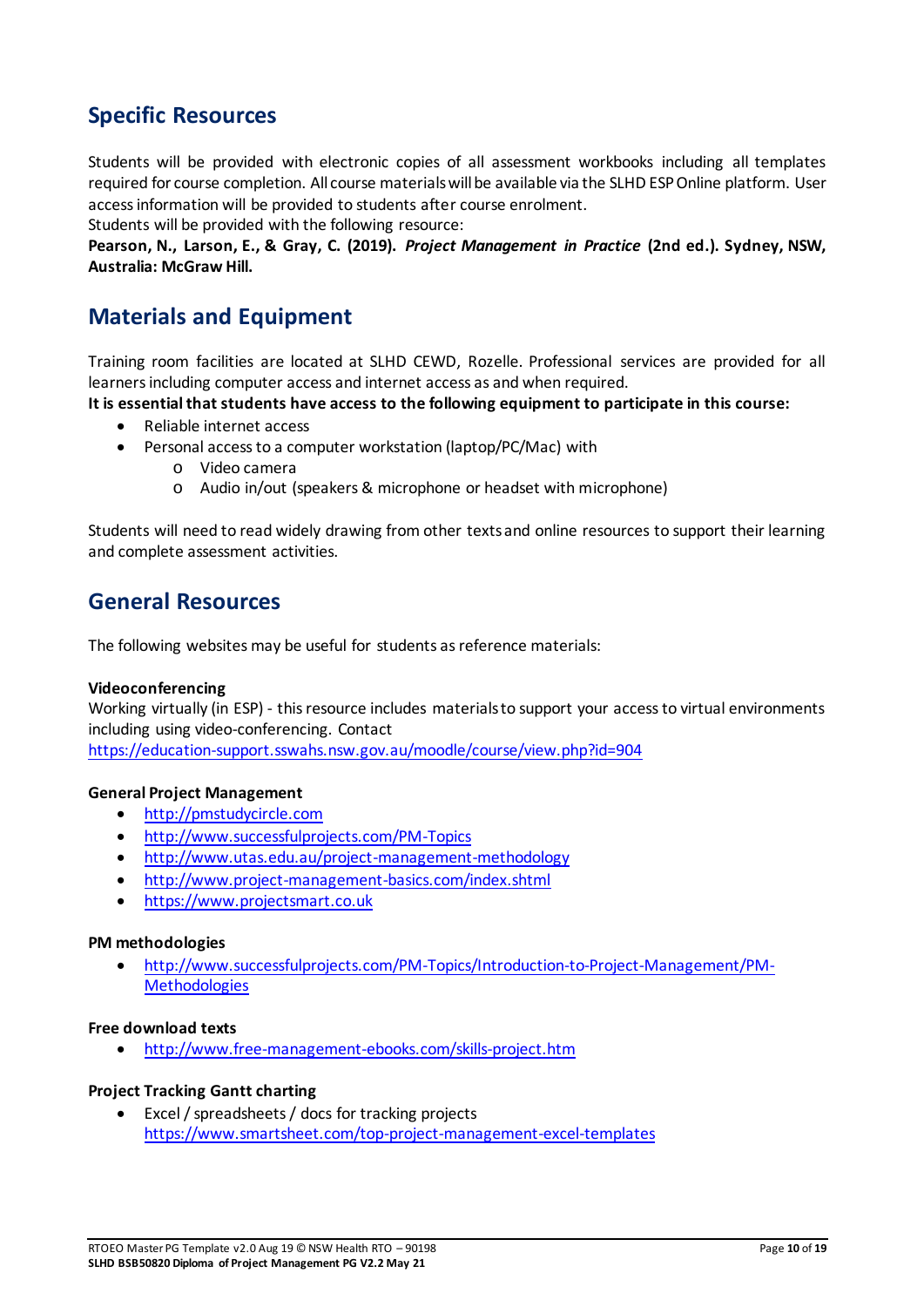# <span id="page-10-0"></span>**Assessment Requirements**

To receive the BSB50820 Diploma of Project Management, you must successfully complete all assessment requirements for the twelve (12) units of competence in the qualification. Each unit of competency has an assessment workbook that must be completed. You are also required to complete workplace project as part of the qualification.

Students can discuss any specific support they may require in order to complete the qualification with the program coordinators.

Students may choose to exit before completion of a full qualification. However, to receive a Statement of Attainment, students must complete all assessment requirements for each unit of competency.

If you are deemed not yet competent in any of the assessment tasks, you will be provided with feedback and further opportunity to complete the assessment at a time discussed with your assessor. If you do not pass the assessment a second time, you may be required to participate in further training.

### <span id="page-10-1"></span>**Assessment Methods**

The following assessment methods have been adopted for the program: Assessments include the following tasks:

- Written Activities, including written short answer questions, report writing, etc.
- Practical Activities (encompassing Project Plan functional areas)
- Case Studies
- Reports
- Workplace Activities (implementation of workplace project)

### <span id="page-10-2"></span>**Assessment Plan**

| <b>BSB50820 Diploma of Project Management</b>          |                                      |  |  |  |  |  |
|--------------------------------------------------------|--------------------------------------|--|--|--|--|--|
| <b>UOC Code and Title</b>                              | <b>Assessment</b><br><b>Due Date</b> |  |  |  |  |  |
| BSBPMG538 Manage project stakeholder engagement        | 31 Jul 2021                          |  |  |  |  |  |
| BSBPMG535 Manage project information and communication | 30 Aug 2021                          |  |  |  |  |  |
| BSBPMG530 Manage project scope                         | 30 Sep 2021                          |  |  |  |  |  |
| <b>BSBCMM511 Communicate with influence</b>            | 31 Oct 2021                          |  |  |  |  |  |
| BSBPMG537 Manage project procurement                   | 31 Oct 2021                          |  |  |  |  |  |
| BSBPMG536 Manage project risk                          | 30 Nov 2021                          |  |  |  |  |  |
| BSBPMG531 Manage project time                          | 31 Dec 2021                          |  |  |  |  |  |
| BSBPMG533 Manage project cost                          | 31 Jan 2022                          |  |  |  |  |  |
| BSBPMG532 Manage project quality                       | 28 Feb 2022                          |  |  |  |  |  |
| BSBPMG534 Manage project human resources               | 31 Mar 2022                          |  |  |  |  |  |
| BSBPMG539 Manage project governance                    | 30 Apr 2022                          |  |  |  |  |  |
| PSPGEN056 Facilitate change                            | 31 May 2022                          |  |  |  |  |  |
| BSBPMG540 Manage project integration                   | 30 Jun 2022                          |  |  |  |  |  |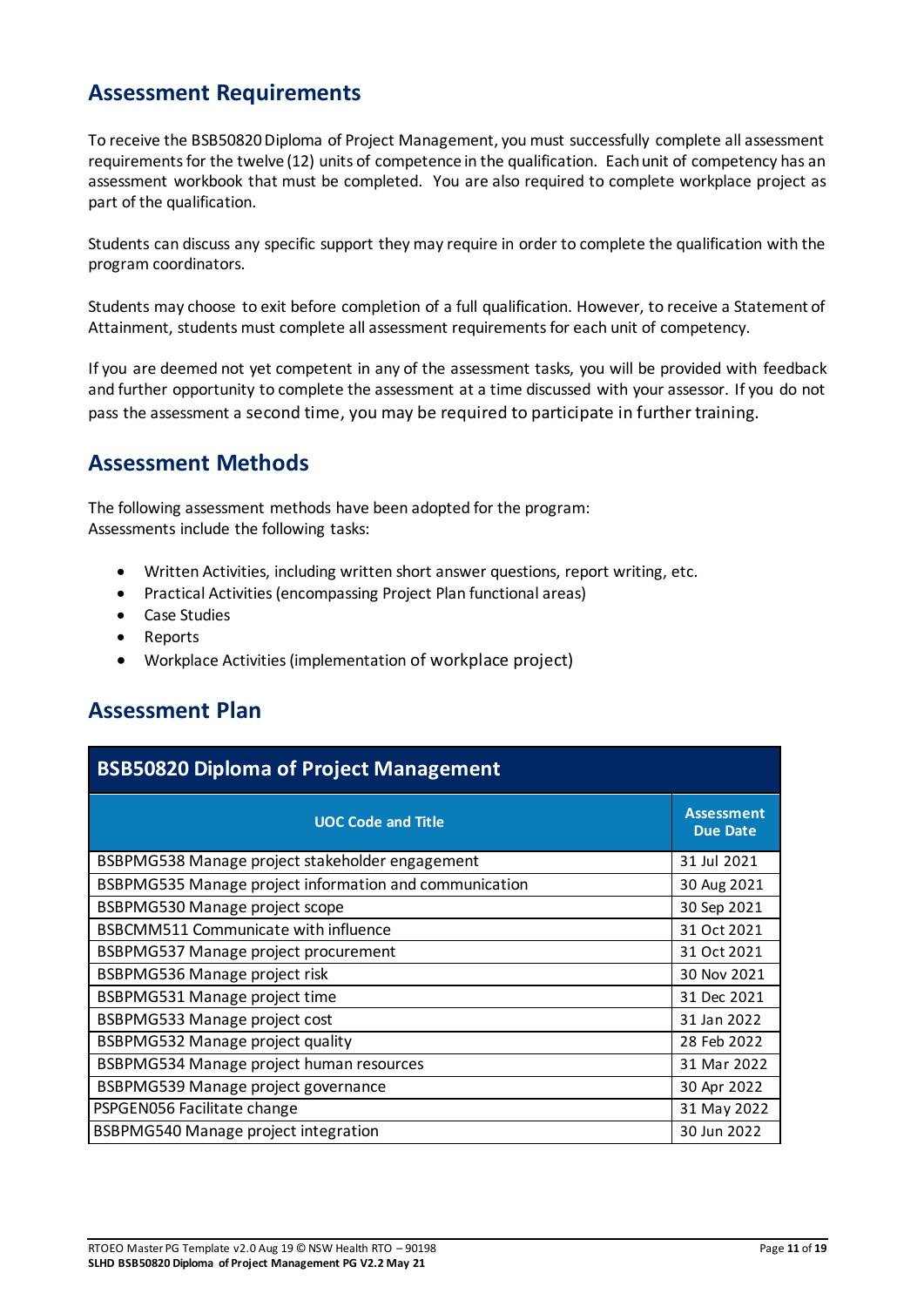# <span id="page-11-0"></span>**Submission of Assessments**

Students have a maximum of three (3) assessment attempts for each UOC – initial submission and two resubmissions.

If you are unable to complete the assessment tasks by the due date, you must contact the facilitator, prior to the due date, to negotiate a date for submitting the work and discuss any support needs.

The Academic Progress Procedure will be triggered and your Manager/School notified if you:

Fail to submit your assessment on time, without prior approval.

**Note: All assessments must be typed using the provided assessment materials; hand written submissions will not be accepted.** Where diagrams are required for assessment tasks, these may be hand drawn and scanned, or created electronically. All assessments must be electronically submitted via the CEWD ESP (Moodle) platform by the due date using the ESP assignment submission function.

# <span id="page-11-1"></span>**Requesting an Extension**

An extension is a request for additional time to complete course requirements including assessments, clinical placements (if appropriate) and clinical simulation, etc. To be granted an extension you must apply in writing via email to your Program Coordinator prior to the due dates (except for circumstances that prevent you from doing so). You must include the following information in your request:

- Reasons and where possible supporting evidence for your inability to complete the program requirements within the original due dates
- New extended due dates that you believe will be sufficient to complete the program.

Only extenuating circumstances will be considered for extension. You may be provided with up to three (3) extensions of time **throughout a full program**. The program coordinator will assess the request taking into consideration the implications for your progression and timely completion of your program. Extensions will only be granted on a case by case basis.

# <span id="page-11-2"></span>**Reasonable Adjustment**

Reasonable adjustment means a modification made to the learning environment, training or assessment methods used to enable students with a specific identified need, such as disability, learning difficulty, etc. to access and participate in training on the same basis as those without a disability. The adjustment must be 'reasonable' in that it must not impose unjustifiable hardship on the person or the NSW Health RTO and must not compromise the integrity of the assessment.

Examples of reasonable adjustment could include: providing support to individual students, assistive technology, modifying the assessment process or the format of materials, or adjusting the physical environment.

Make sure you discuss your assessment needs with your Program Coordinator/assessor prior to the assessment.

# <span id="page-11-3"></span>**Recognition of Prior Learning**

Recognition of Prior Learning (RPL) is an assessment process that allows experienced individuals to gain a qualification or SOA by producing evidence of what they already know, can do, or have done.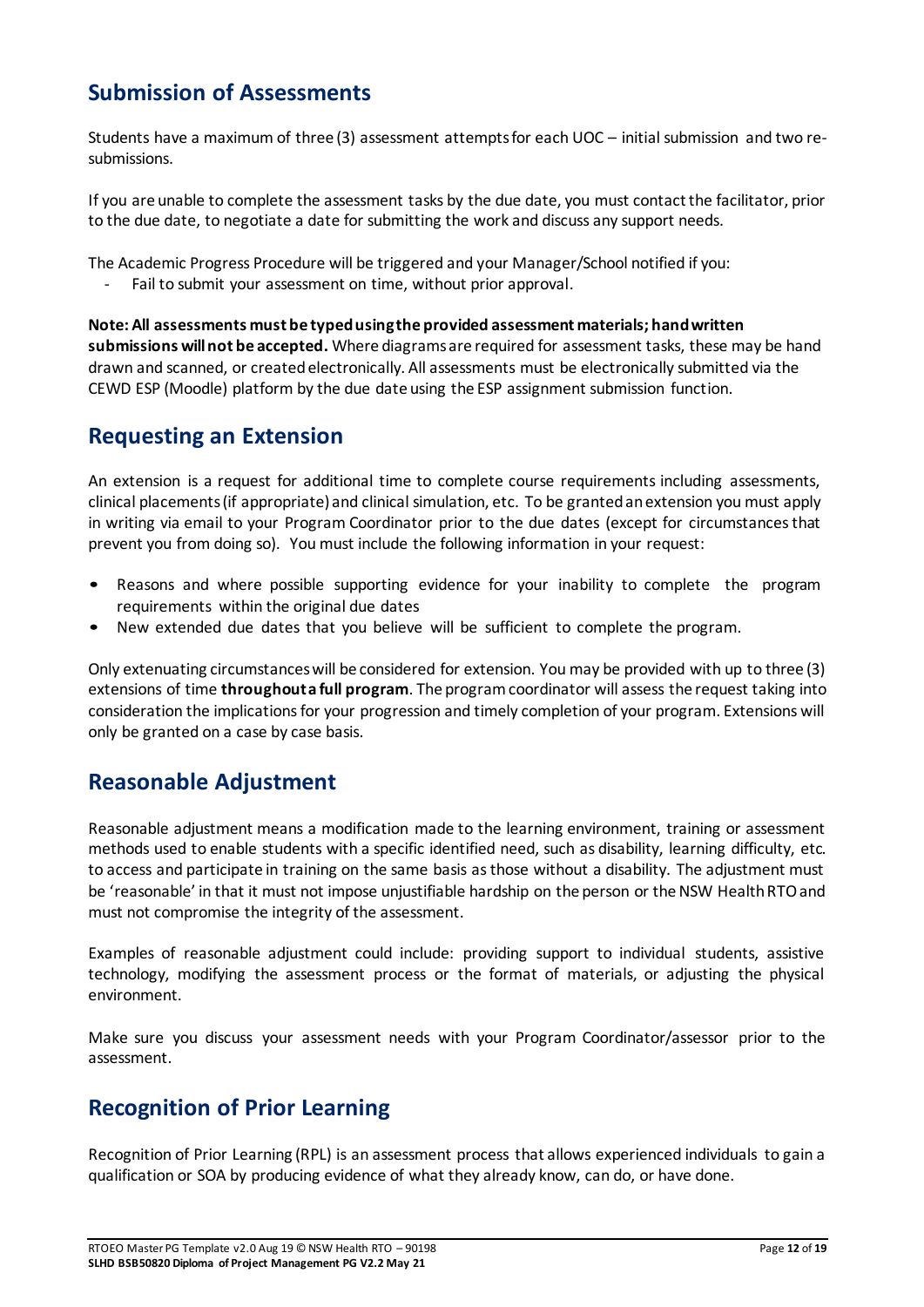Applicants interested in claiming recognition for one or more units of competence within this Program should contact the Program Coordinator to discuss eligibility and process requirements.

Consideration can be given to candidates having PRINCE 2 Practitioner, AGILE or similar credentials, tertiary qualifications in Project Management or extensive experience in managing significant workplace projects.

### <span id="page-12-0"></span>**Credit Transfer**

Credit Transfer will be granted for any qualification and/or unit(s) of competency (UOCs) that you have previously attained from other RTOs and which directly match or are deemed equivalent to UOCs within the program you have enrolled in.

If the UOCs applied for were granted sometime ago, it may be necessary to show that your knowledge is still current.

To apply for credit transfer, or to find out more, contact your Program Coordinator prior to, on enrolment or during the program delivery, to discuss arrangements.

NOTE:

- Gap training/assessment may be required when any credit is granted for upgraded UOCs.
- Credit Transfer will only be granted where certification is provided showing the original UOC as Competent (not CT).

### <span id="page-12-1"></span>**Exit Pathway**

Students who complete all requirements of the BSB50820 Diploma of Project Management will be awarded the full certificate.

Students who choose to exit before completing a full qualification will only be granted a Statement of Attainment for unit(s) of competency (UOCs) completed and marked competent. This is called partial completion.

A Statement of Attainment will not be issued if all requirements for at least one UOC are not met.

### <span id="page-12-2"></span>**Withdrawal**

Students who wish to withdraw, must discuss this with the Program Coordinators prior to withdrawing from the program. In exceptional cases, after discussion with the Program Coordinator, the option to defer may be granted.

Students must also complete an **APPLICATION to Withdraw**. The form must be signed and returned to your Program Coordinator or your Delivery Site Administration Office.

Withdrawn students may be able to enrol in subsequent program, should they become available. The reasons for the withdrawal will be considered in any decision to accept the student into a later program.

# <span id="page-12-3"></span>**Deferral**

A deferral is a request to delay the continuance of your training without jeopardising your enrolment including subsidised training under Smart and Skilled. A deferral, if approved, will be allowed up to a maximum of 12 months.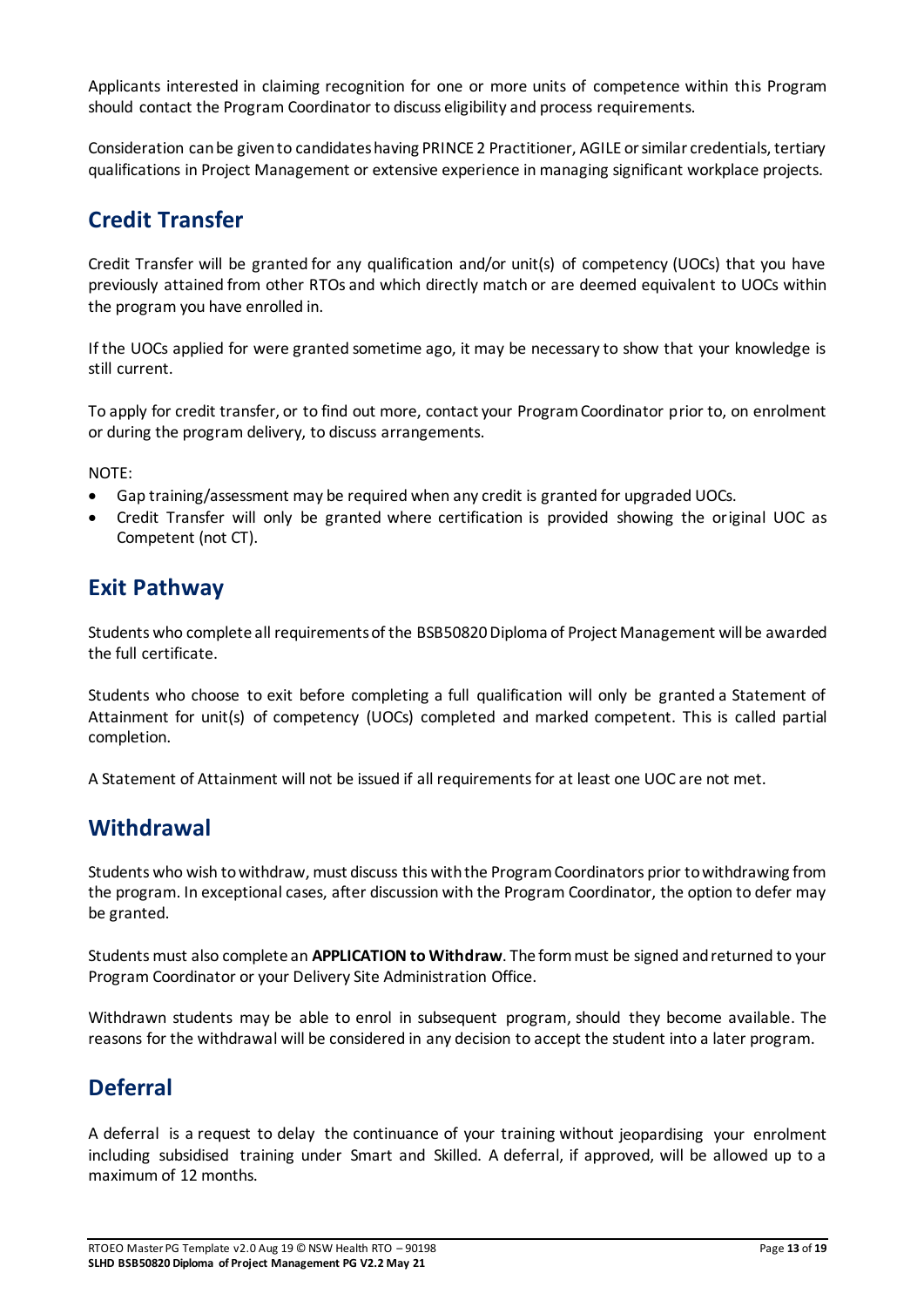Deferral will only be granted in exceptional circumstances and will only be granted where a student has shown that they have, until their request for deferral, fully committed to the program. Commitment can be shown by a history of on time assessment submission, or appropriate negotiation of extensions in a timely manner.

Deferral will not be granted for students who have participated in training and/or attended class but have not handed in any assessments. It is not granted as a mechanism for delaying Assessment submission.

NSW Health RTO cannot guarantee that your course will still be available at your delivery site when you are ready to return to your studies.

You must return to study by the deferral end date. Failure to do so will result in you being automatically withdrawn from the program.

To be granted a deferral you must apply in writing via email to your Program Coordinator by completing the **Application to Defer Studies.** You must include the following information in your request:

- Reasons and, where possible, supporting evidence for the deferral
- Propose new program dates.

### <span id="page-13-0"></span>**Academic Progress**

All students enrolled in NSW Health RTO Programs are required to meet academic progress requirements as specified in the NSW Health RTO Student Handbook and any additional requirements outlined in this Program Guide.

### <span id="page-13-1"></span>**Academic Misconduct**

All NSW Health RTO staff and students are bound by the NSW Health Code of Conduct.

Academic misconduct is any action or attempted action that may result in creating an unfair academic advantage for oneself or an unfair academic advantage or disadvantage for any other member or members of the academic community. Examples include, but not limited to, cheating, collusion, plagiarism.

NSW Health RTO has no tolerance for academic misconduct. These actions are not permitted and will be penalised. Substantial misconduct will result in dismissal.

NSW Health RTO Student Handbook provide further details on Academic Misconduct. All students should become familiar with this.

### <span id="page-13-2"></span>**Referencing Guidelines**

The Centre for Education and Workforce Development follows the Harvard Referencing Guidelines. This is the most commonly used method of referencing, which uses the author-Date system.

Students can find information about Harvard referencing by following this link: <http://libraryguides.vu.edu.au/harvard/getting-started-with-harvard-referencing>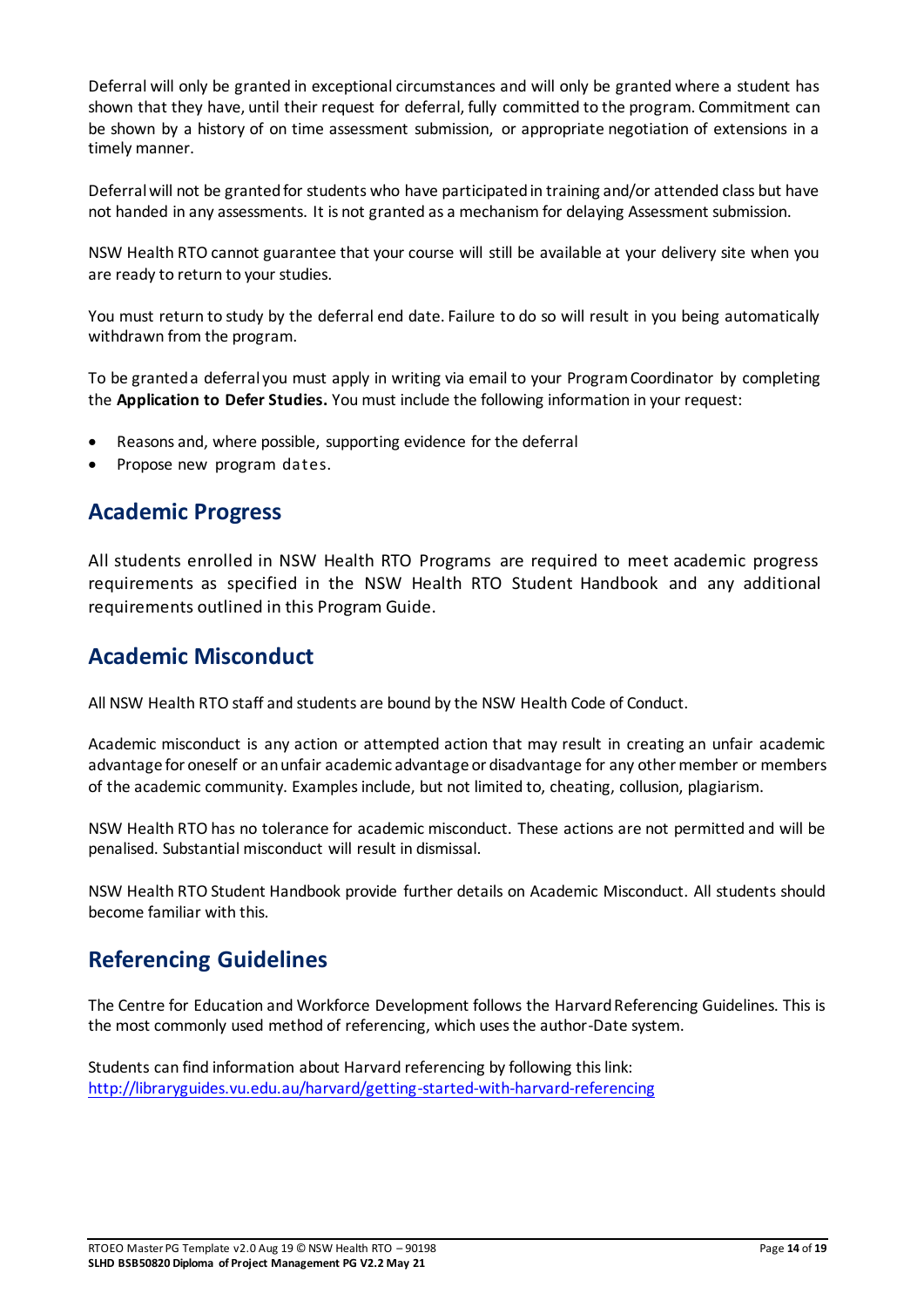# <span id="page-14-0"></span>**Access and Equity Arrangements**

The needs of students are identified upon enrolment in their chosen program of study. During training you may decide that you need additional support, or your Trainer/Assessor may identify that you might benefit from additional support.

NSW Health RTO is committed to ensuring that all its students are supported to successfully complete their program. If you believe you require additional support, please do not hesitate to discuss this with your Trainer/Assessor or Program Coordinator.

Information on the student's support needs is gathered through one or more of the following methods:

- Information provided by the student on the application and/or enrolment forms.
- Completion of a formal language, literacy and numeracy skills test and assessment of the results to determine level of student and therefore suitability for program.
- Discussion with the student during their program orientation.
- Gathering information about each students' prior formal and informal learning and encouraging them to seek recognition for this through the RPL process.

### <span id="page-14-1"></span>**NSW Government Funding Subsidy**

Places in this program **may** be subsidised by the NSW Government. If you are successful in receiving a subsidised place you will be notified by the delivery site administration office. You will be provided with:

- Appropriate information about the Consent Forms and Declarations that need to be signed
- Information about fees and refunds, and
- Any additional information.

You will need to provide identification such as a Drivers Licence or Passport.

Smart and Skilled Student fees for NSW Health employees will be paid by their employing LHD, network or Pillar.

For more information regarding government subsidy please contact your program Coordinator.

For further information on Smart and Skilled, refer t[o www.smartandskilled.nsw.gov.au](http://www.smartandskilled.nsw.gov.au/)

#### <span id="page-14-2"></span>**Program Fees, Refunds and Payment Options**

All Smart and Skilled Funded students may be required to pay a Student Contribution Fee. Students will be informed of that fee on confirmation of their Smart and Skilled place. NSW Health may choose to pay this contribution on the student's behalf. Students will be advised of this on confirmation of their place. This program is targeted for SLHD employees and is offered at no charge to them. Students from other districts or areas of NSW Health may have course fees applicable. Students external to NSW Health will have course fees applicable. A schedule of Fees for External students can be located at <https://www.slhd.nsw.gov.au/cewd/external-applicants.html>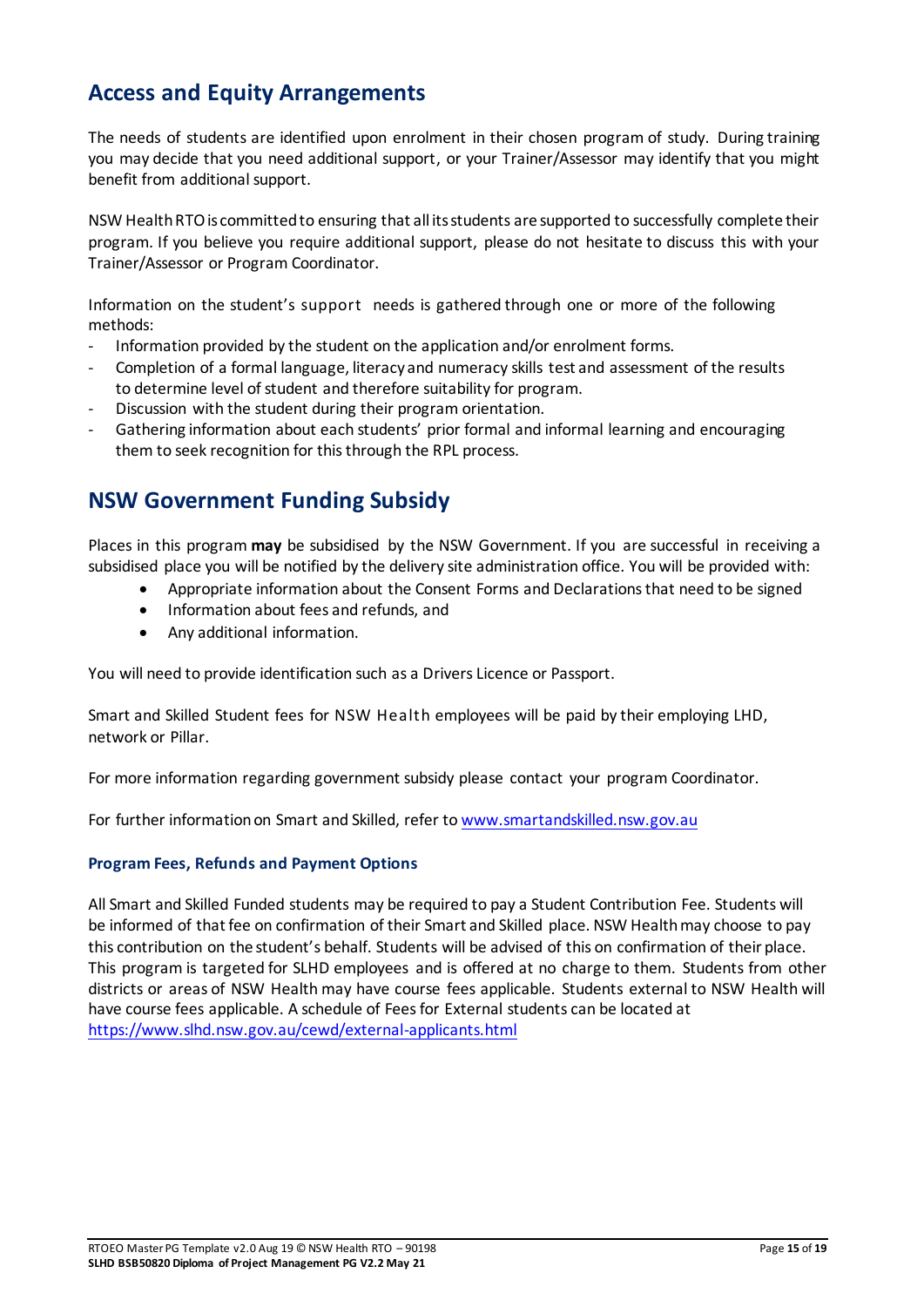# <span id="page-15-0"></span>**Program Enquiries**

If you require any further information, please contact the following program co-ordinators for details: **Sydney Local Health District**  Centre for Education and Workforce Development (CEWD)

Address: Building 301, Entrance Gate A Corner Balmain Road and Cecily Street LILYFIELD NSW 2040

#### **Program Coordinator**

Name: Linda Ramsbottom Title: Senior Education Consultant Telephone: (02) 8755 3513 / 0434 601 247 Email[: linda.ramsbottom@health.nsw.gov.au](mailto:linda.ramsbottom@health.nsw.gov.au)

#### **Administration Office**

Telephone: (02) 8755 3506 Email[: SLHD-CEWD@health.nsw.nsw.gov](mailto:SLHD-CEWD@health.nsw.nsw.gov)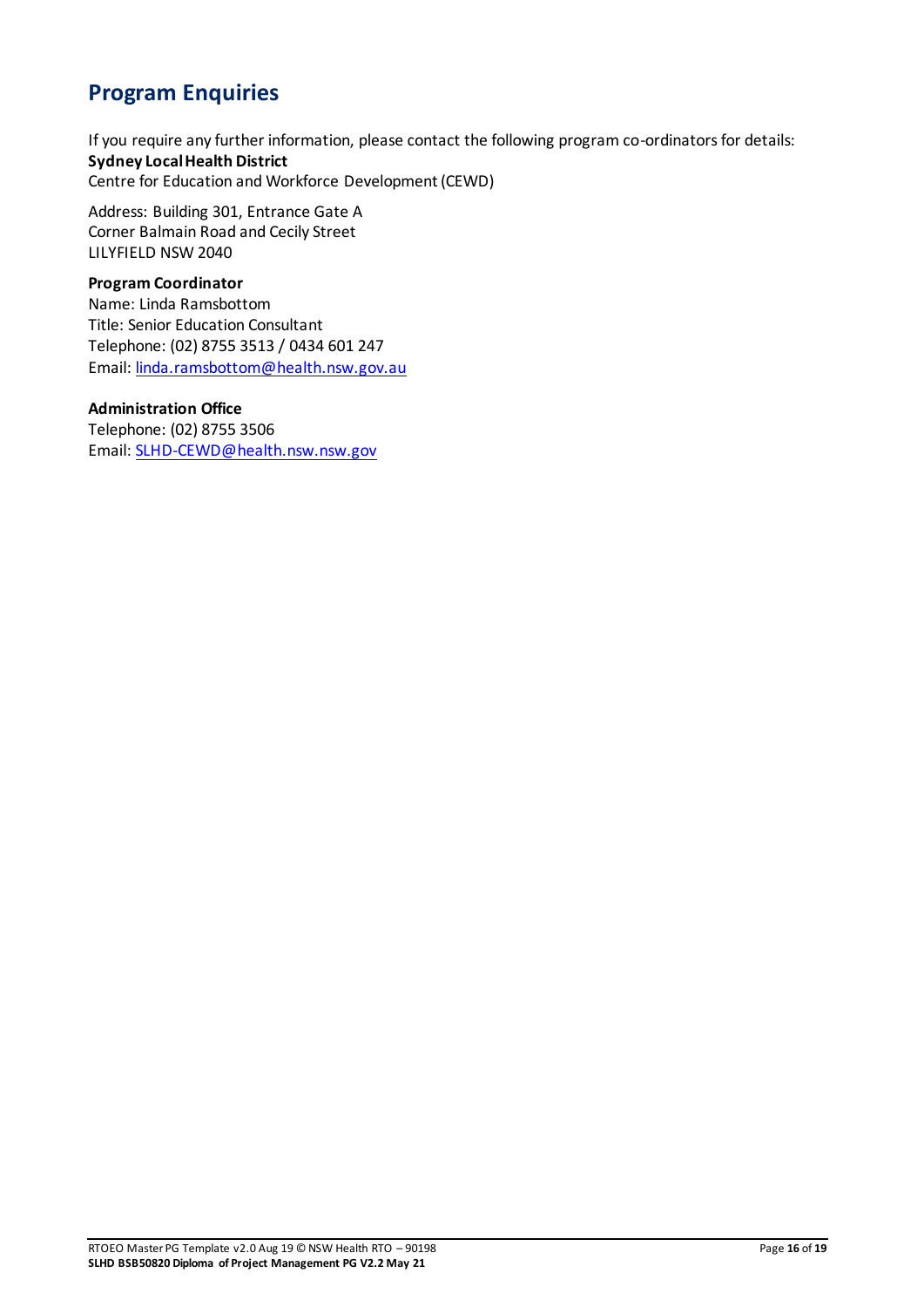<span id="page-16-0"></span>*This Training Plan:* 

- *Specifies the necessary training and assessment activities that will be provided to the Student*
- *Must be prepared by the Program Coordinator prior to program commencement*
- *Must be completed in collaboration with the student enrolled in each program*
- *Is customised and amended to individual student needs*
- *Can cover a group of Enrolled Students where the training and assessment is similar, subject to individual student requirements*
- *Will be maintained and kept up to date by the Program Coordinators and a copy is provided to the student*
- *Please see the timetable in this Program Guide for the scheduled hours of delivery.*

| Student Personal Details (not work details) - Student to Complete this Section                                                                                                                                                                                                                                                                                                                                                                                                                                                                                                        |               |  |             |  |  |  |
|---------------------------------------------------------------------------------------------------------------------------------------------------------------------------------------------------------------------------------------------------------------------------------------------------------------------------------------------------------------------------------------------------------------------------------------------------------------------------------------------------------------------------------------------------------------------------------------|---------------|--|-------------|--|--|--|
| <b>Full Name</b>                                                                                                                                                                                                                                                                                                                                                                                                                                                                                                                                                                      |               |  |             |  |  |  |
| <b>Position</b>                                                                                                                                                                                                                                                                                                                                                                                                                                                                                                                                                                       |               |  |             |  |  |  |
| <b>Personal Address</b>                                                                                                                                                                                                                                                                                                                                                                                                                                                                                                                                                               |               |  |             |  |  |  |
| <b>Phone</b>                                                                                                                                                                                                                                                                                                                                                                                                                                                                                                                                                                          | <b>Mobile</b> |  | <b>Work</b> |  |  |  |
| Email                                                                                                                                                                                                                                                                                                                                                                                                                                                                                                                                                                                 |               |  |             |  |  |  |
| <b>Student Declaration:</b>                                                                                                                                                                                                                                                                                                                                                                                                                                                                                                                                                           |               |  |             |  |  |  |
| I the undersigned, agree that:<br>I have been given the opportunity for input into the development of this Training Plan<br>a.<br>I am aware of, and agree to, my responsibilities as outlined in this Training Plan.<br>b.<br>I will make every effort to successfully complete the training outlined in this Training Plan.<br>c.<br>I have received a Program Guide for the training I am undertaking<br>d.<br>I have received and/or have access to an electronic/online copy of this training plan<br>e.<br>I will notify the program staff with any changes to my details<br>f. |               |  |             |  |  |  |
| <b>Student Signature</b>                                                                                                                                                                                                                                                                                                                                                                                                                                                                                                                                                              |               |  | Date signed |  |  |  |

| <b>BSB50820 Diploma of Project Management</b> - Program Coordinator to Complete |                               |                                    |             |  |  |
|---------------------------------------------------------------------------------|-------------------------------|------------------------------------|-------------|--|--|
| <b>Qualification Code</b>                                                       | BSB50820                      |                                    |             |  |  |
| <b>Qualification Title</b>                                                      | Diploma of Project Management |                                    |             |  |  |
| <b>Training Start Date</b>                                                      | 10 June 2021                  | <b>Training Completion</b><br>Date | 30 Jun 2022 |  |  |

| Delivery Site Contact Details - Program Coordinator to Complete |                                    |                             |             |                |  |  |  |
|-----------------------------------------------------------------|------------------------------------|-----------------------------|-------------|----------------|--|--|--|
| <b>Program Coordinator</b><br><b>Name</b>                       | Linda Ramsbottom                   |                             |             |                |  |  |  |
| <b>Position Title</b>                                           |                                    | Senior Education Consultant |             |                |  |  |  |
| Phone:                                                          | <b>Mobile</b>                      | 0434601247                  | Work        | (02) 8755 3513 |  |  |  |
| <b>Email Address</b>                                            | linda.ramsbottom@health.nsw.gov.au |                             |             |                |  |  |  |
| <b>Program Coordinator</b><br><b>Signature</b>                  |                                    |                             | Date signed |                |  |  |  |



RTO Number 90198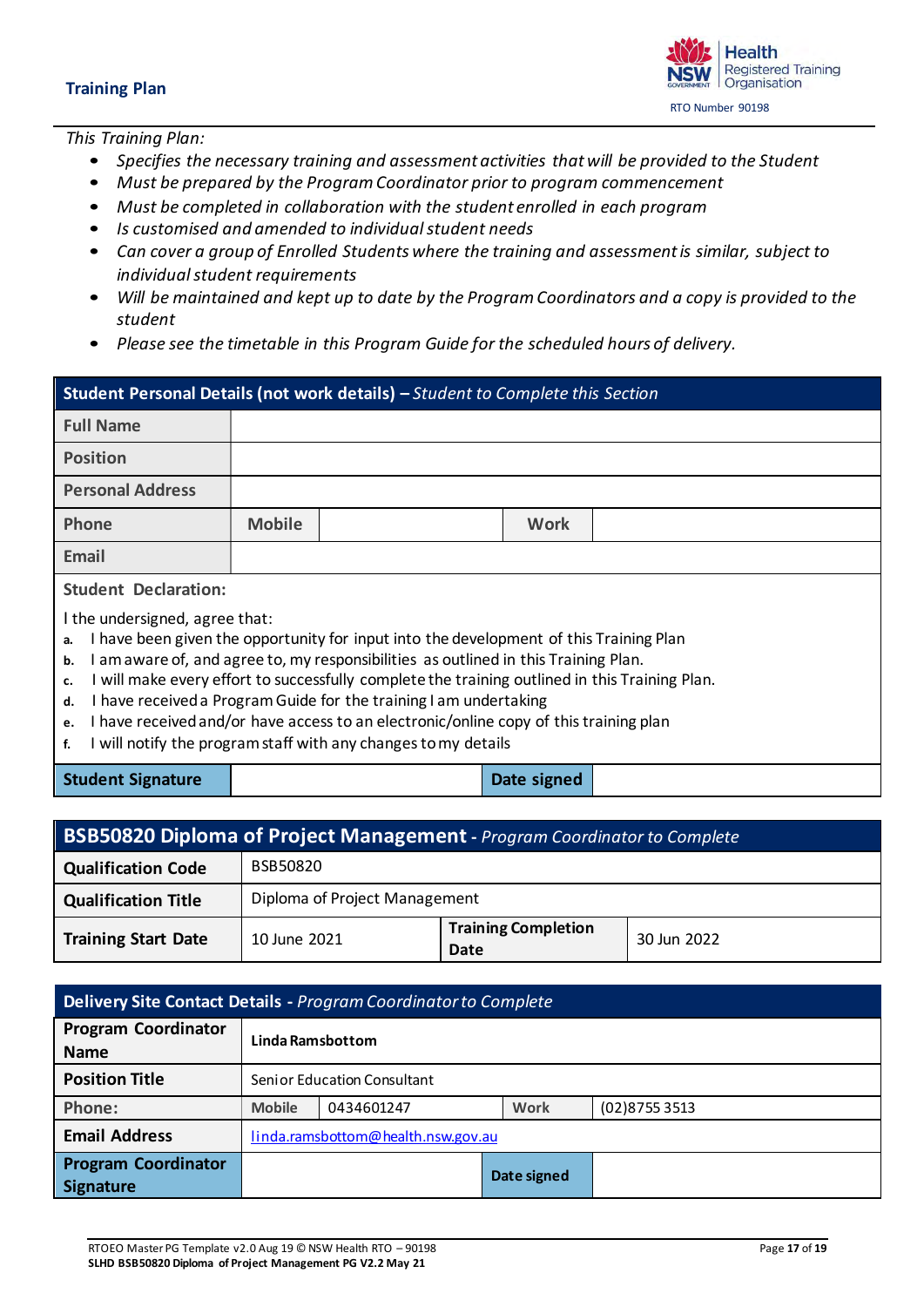| <b>Customisation Details - Program Coordinator to Complete with the Student</b>                                                                                              |                                                                                                                                                                                                                                                                          |                         |  |  |  |  |  |
|------------------------------------------------------------------------------------------------------------------------------------------------------------------------------|--------------------------------------------------------------------------------------------------------------------------------------------------------------------------------------------------------------------------------------------------------------------------|-------------------------|--|--|--|--|--|
| Does the Student need additional<br>support to achieve the qualification? If<br>yes, indicate the issue/s identified and<br>what support and assistance will be<br>provided? | Issue/sidentified:                                                                                                                                                                                                                                                       | Support and assistance: |  |  |  |  |  |
| $\Box$ Yes<br>$\square$ No                                                                                                                                                   |                                                                                                                                                                                                                                                                          |                         |  |  |  |  |  |
| What learning materials and resources<br>will be provided to the Student by the<br>RTO?                                                                                      | NSW Health RTO Student Handbook; Course Guide; Student<br>Assessment Workbook for each UOC; Student Resource Manual for<br>each UOC; Handouts of PowerPoint presentations and activities. Access<br>to resources, activities and some assessment opportunities on Moodle |                         |  |  |  |  |  |